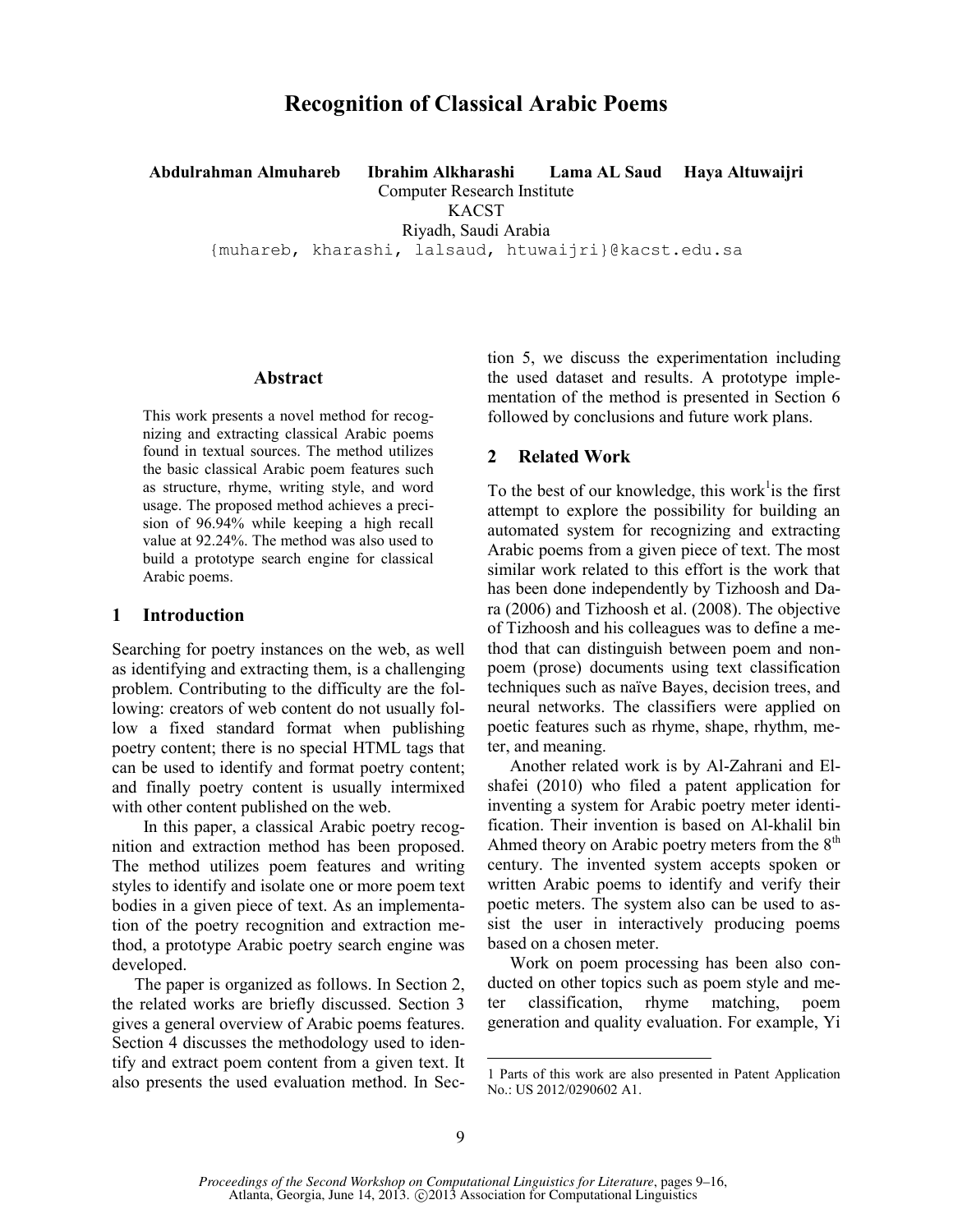et al. (2004) used a technique based on term connection for poetry stylistics analysis. He et al. (2007) used Support Vector Machines to differentiate bold-and-unconstrained styles from gracefuland-restrained styles of poetry. Hamidi et al. (2009) proposed a meter classification system for Persian poems based on features that are extracted from uttered poems. Reddy and Knight (2011) proposed a language-independent method for rhyme scheme identification. Manurung (2004) and Netzer et al. (2009) proposed two poem generation methods using hill-climbing search and word associations norms, respectively. In a recent work, Kao and Jurafsky (2012) proposed a method to evaluate poem quality for contemporary English poetry. Their proposed method computes 16 features that describe poem style, imagery, and sentiment. Kao and Jurafsky's result showed that referencing concrete objects is the primary indicator for professional poetry.

# **3 Features of Classical Arabic Poems**

Traditionally, Arabic poems have been used as a medium for recording historical events, transferring messages among tribes, glorifying tribe or oneself, or satirizing enemies. Classical Arabic poems are characterized by many features. Some of these features are common to poems written in other languages, and some are specific to Arabic poems. Features of classical Arabic poems have been established in the pre-Islamic era and remained almost unchanged until now. Variation for such features can be noticed in contemporary (Paoli, 2001) and Bedouin (Palva, 1993) poems. In this section, we describe the Arabic poetic features that have been utilized in this work.

# **3.1 Presence**

Instances of classical Arabic poems, as well as other types of poems, can be found in all sorts of printed and electronic documents including books, newspapers, magazines, and websites. An instance of classical Arabic poems can represent a complete poem or a poem portion. A single document can contain several classical Arabic poem instances. Poems can occur in designated documents by themselves or intermixed with normal text. In addition, poems can be found in non-textual media including audios, videos and images.

In the web, Arabic poem instances can be found in designated websites<sup>2</sup>. Only-poem websites normally organize poems in categories and adapt a unified style format that is maintained for the entire website. Hence, poem instances found in such websites are almost carefully written and should contain fewer errors. However, instances found in other websites such as forums and blogs are written in all sorts of styles and may contain mistakes in the content, spelling, and formatting.

# **3.2 Structure**

Classical Arabic poems are written as a set of verses. There is no limit on the number of verses in a poem. However, a typical poem contains between twenty and a hundred verses (Maling, 1973). Arabic poem verses are short in length, compared to lines in normal text, and of equivalent length. Each verse is divided into two halves called hemistiches which also are equivalent in length.

# **3.3 Meter**

The meters of classical Arabic poetry were modeled by Al-Khalil bin Ahmed in the  $8<sup>th</sup>$  century. Al-Khalil's system consists of 15 meters (Al-Akhfash, a student of Al-Khalil, added the 16th meter later). Each meter is described by an ordered set of consonants and vowels. Most classical Arabic poems can be encoded using these identified meters and those that can't be encoded are considered unmetrical. Meters' patterns are applied on the hemistich level and each hemistich in the same poem must follow the same meter.

# **3.4 Rhyme**

Classical Arabic poems follow a very strict but simple rhyme model. In this model, the last letter of each verse in a given poem must be the same. If the last letter in the verse is a vowel, then the second last letter of each verse must be the same as well. There are three basic vowel sounds in Arabic. Each vowel sound has two versions: a long and a short version. Short vowels are written as diacritical marks below or above the letter that precedes them while long vowels are written as whole letters. The two versions of each basic vowel are considered equivalent for rhyme purposes. Table 1

l

<sup>2</sup> adab.com is an example for a dedicated website for Arabic poetry.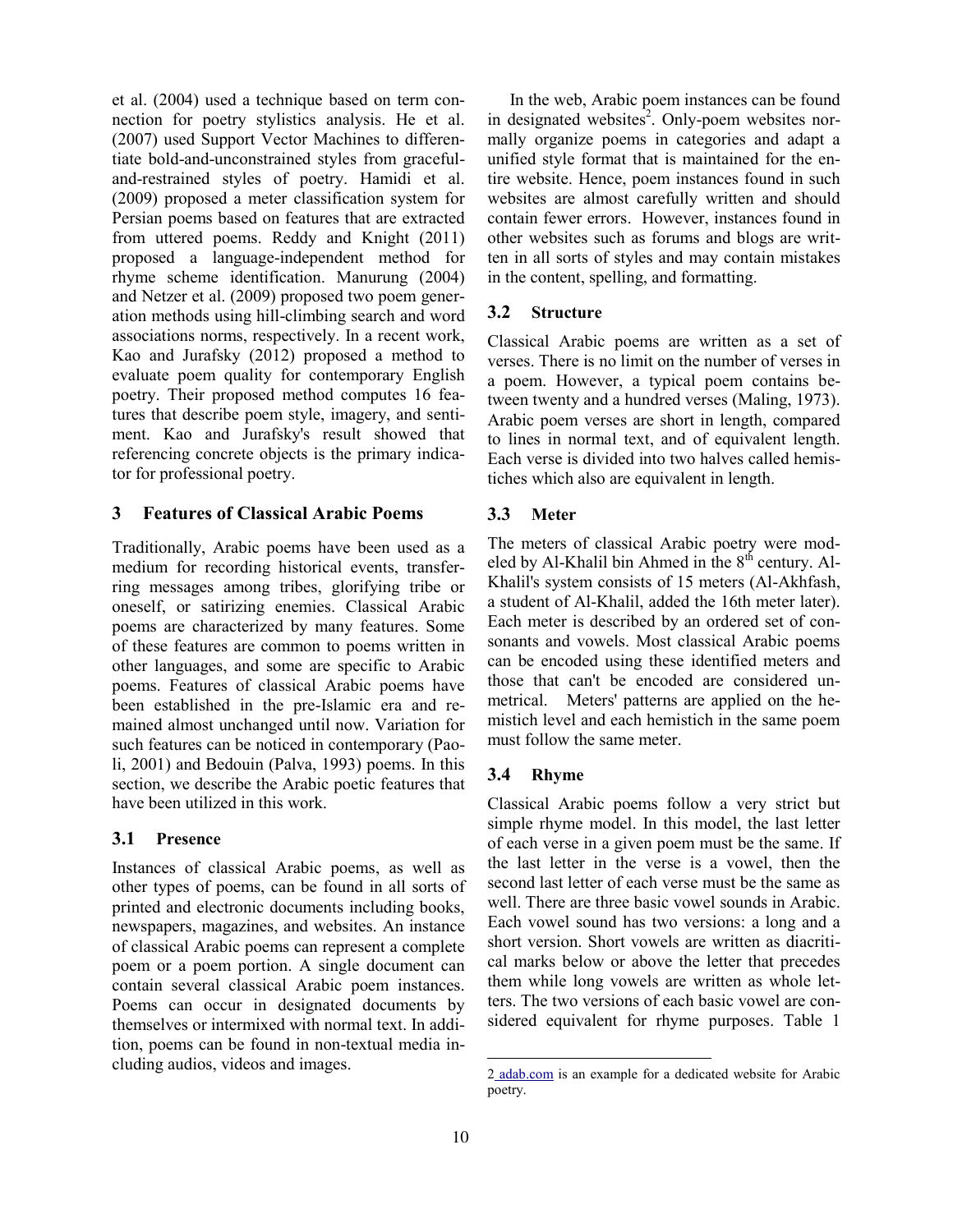shows these vowel sets and other equivalent letters. These simple matching rules make rhyme detection in Arabic a much simpler task compared to English where different sets of letter combinations can signal the same rhyme (Tizhoosh & Dara 2006). On the other hand, the fact that, in modern Arabic writing, short vowels are ignored adds more challenges for the rhyme identification process. However, in poetry typesetting, typists tend not to omit short vowels especially for poems written in standard Arabic.

Table 1: Equivalent vowels and letters

|                 | <b>Equivalent Vowels</b> | <b>Equivalent Letters</b> |       |  |  |
|-----------------|--------------------------|---------------------------|-------|--|--|
| a ,  a          | ا، ی، ،                  | ta, ta marbutah           | ت، ۃ  |  |  |
| $/u/$ , $/u$ :/ | وءواءء                   | ha, ta marbutah           | ه، هُ |  |  |
| $/i/$ , $/i$ :/ | ي،                       |                           |       |  |  |

**H1 Verse 1 H2 H1 Verse 2 H2 H1 Verse 3 H2 H1 Verse 4 H2**

Figure 1: An example of classical Arabic poems with four verses written in Style 1. H1 and H2 are the first and second hemistich.

#### **3.5 Writing Styles**

There are three predominant writing styles of classical Arabic poems: (1) the poem is written in a single column with each verse in two rows; (2) the poem is written in a single column with each verse in two rows where the first half of each verse is written aligned to the right and the second half of each verse is aligned to the left; and (3) the poem is written such that each verse is written as two halves on the same row and separated by one or more punctuation marks or spaces. In some cases,

this style can also be written without any separators and the end of the first half and the start of the second half have to be guessed by the reader. Figures 1 to 3 show examples of the three writing styles of classical Arabic poems.



Figure 2: An example of classical Arabic poems with four verses written in Style 2.

| <b>Hemistich 2</b>                                                                                        | <b>Hemistich 1</b> |
|-----------------------------------------------------------------------------------------------------------|--------------------|
|                                                                                                           |                    |
| لو بيَّنت قطّ أمراً قــبل موقعـــه ** لم تُخُف ِ ماحلٌ بالأوثان والصلُــب   Verse 2                       |                    |
| فَتْحُ الفُتوحِ تَعَالَى أَنْ يُحيـــطَ بِهِ ** نَظُمِّ مِن الشَّعْرِ أَوْ نَثْرٌ مِنَ الخُطْبِ   Verse 3 |                    |
| فتحّ تفتَّحُ أبـــوابُ السَّمـــاءِ لــــهُ ** وتبرزُ الأرضُ في أثوابها القُتْسُــب   Verse 4             |                    |

Figure 3: An example of classical Arabic poems with four verses written in Style 3.

# **3.6 Word Usage**

It is very noticeable that classical Arabic poets tend not to use words repetitively in a given poem. To evaluate this observation, we analyzed a random set of 134 poem instances. We found duplicate start words (excluding common stop words) in 22% of the poems. Duplicate end words were found in 31% of the poems. However, the probability of encountering a verse with a duplicate start in the same poem is only 3% and 4% for a duplicate end word.

#### **4 Method**

The proposed method for standard Arabic poem recognition utilizes the poetic features described previously including structure, rhyme, writing style, and word usage. The meter feature was not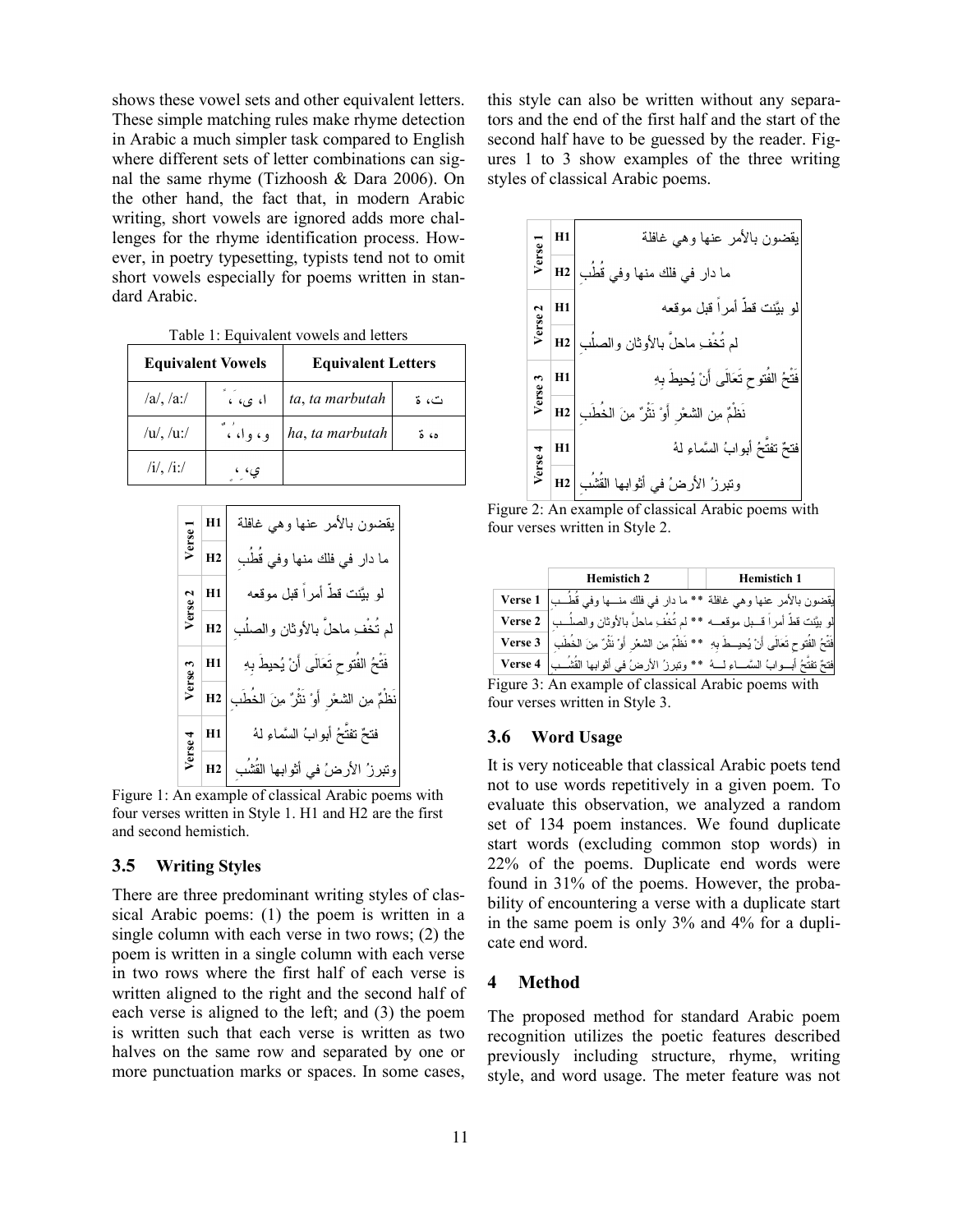literally used in the proposed method and may be used in a future work. The system operation is summarized by the flowchart shown in Figure 5 and described by the following steps:

- 1. Read input text line by line accepting only lines with reasonable size (e.g., lines of size between 2 and 20 words).
- 2. Collect consecutive lines that have equivalent length: compute the length of the line by counting the characters in the line. Lines are considered equivalent in length if the length difference is below a certain threshold (e.g., 40%, as has been used in the experiment discussed below).
- 3. Identify lines with separators to process Style 3 candidate verses. Separators are identified by searching for a set of white spaces or punctuations in the middle of the line between two halves. If identified, transform Style 3 to Style 1 shape for normalization.
- 4. Identify candidate rhymes at the end of each line.
- 5. Identify poems: searching for candidate poems in a consecutive list of candidate half-verses can produce several solutions based on rhyme. Select solution that produces poems with the maximum possible lengths. Figure 4 shows an example for a multiple solution case.
- 6. Repeat steps 1 to 5 until the end of the text body is reached.



Figure 4: An example for multiple solutions based on rhyme. A list of 10 candidate half-verses indicated by their rhymes from A to F. Poem 1 starts at line 2 and ends at line 9 with 4 verses and rhyme C. Poem 2 starts at line 3 and ends at line 6 with 2 verses and rhyme D. The proposed method will select Poem 1 instead of Poem 2 since it has more verses.

Following these steps, the proposed method can recognize instances of classical Arabic poems of size at least two verses in any plain text. Detecting instances of a single verse is not covered in this work because the recognition process is only triggered by repetitive patterns that can't occur within single verse instances.



Figure 5: A flowchart of the proposed system for Arabic poems recognition.

### **4.1 Handling ill-formed cases**

The proposed method can be applied on plain text from any source regardless of formatting and typing quality. Common formatting and typing mistakes and ambiguity are resolved as follows:

1. Mismatched and false separators: Mismatched separators occur when a set of candidate verses share the same rhyme but with different verse separators. Here, we treat the separators as if they were similar assuming that the separators were incorrectly typed. False separators, on the other hand, is identified when a set of candidate verses share the same rhyme and one or more verses were identified as having separators and the remaining verses have not. In this case, we ignore the identified separators assuming that these misidentified separators are just normal punctuation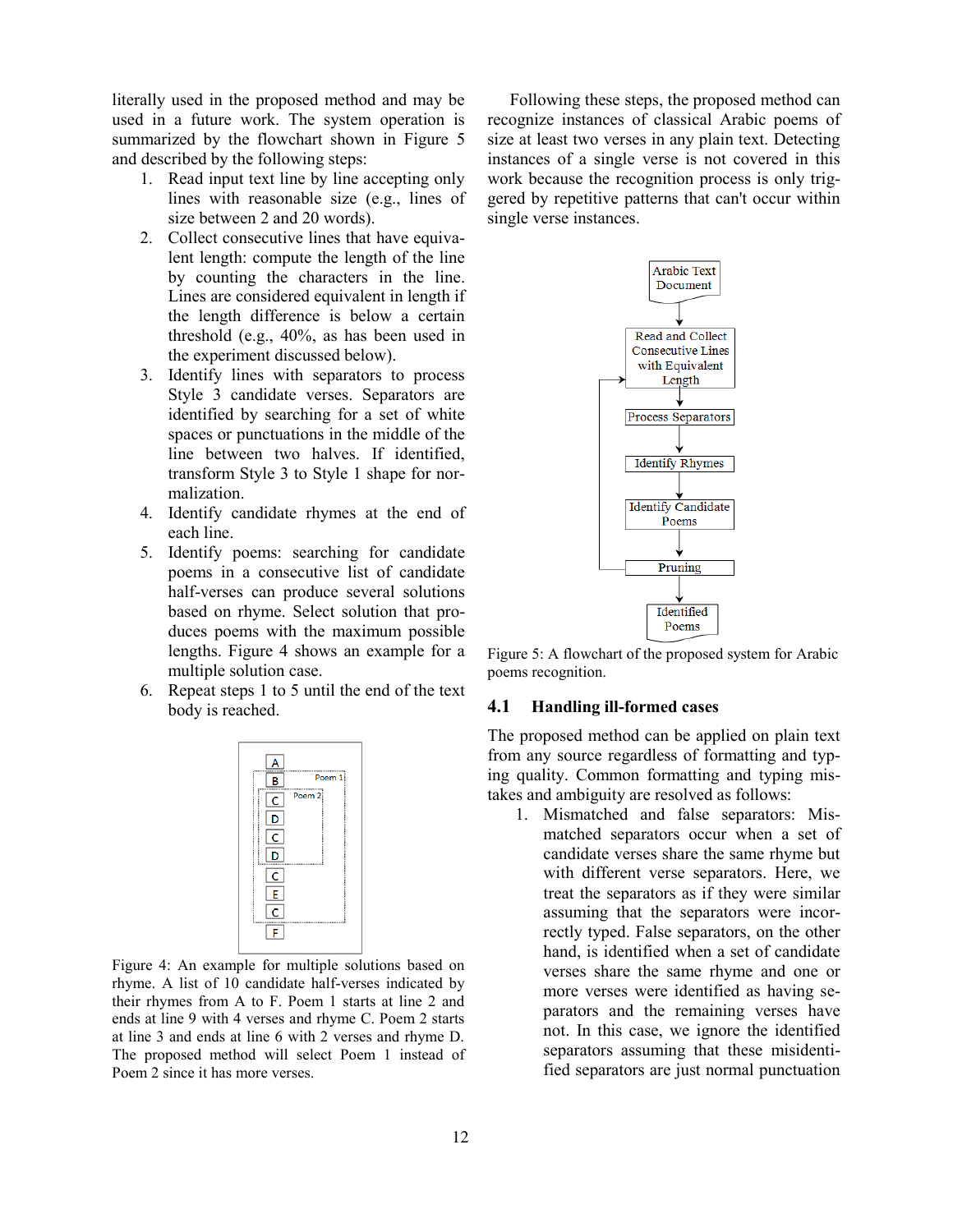marks. Figure 6 and 7 show real examples from the web for mismatched and false separators, respectively.

Figure 6: An example of mismatched separators for a poem instance with four verses that share the same rhyme. The first two verses share the same separator while the third and the forth verses have similar but not exact separators.

Figure 7: An example of false separators for a poem instance with three verses that share the same rhyme. The first half of the first and third verses contain dots (..) at the middle of the line which can mistakenly be identified as separators.

2. Absence of short vowels: To treat missing short vowels in rhyme, we, recursively, assume the existence of the vowel if missing in a given verse and exists in a neighboring verse. Here, the last character in the former verse must match the second last character in the neighboring verse. Figure 8 shows an example of this case.

كالزهر في ترفٍ والبدر في شرفٍ \*\*\* و البحر في كرم و الدهر في همم كأنه و هو فردٌ من جلالته \*\*\* في عسكر حين نلقاه و في حشم كأنما اللؤلؤ المكنون في صدفٍ \*\*\* من معدني منطق منه و مبتسم لا طيب يعدل تُرباً ضم أعظمهُ \*\*\* طوبي لمنتشقٍ منه و ملتثم

Figure 8: An example of short vowels absence for a poem instance with four verses. The first three verses neglect the short vowel *Kasrah* that exists at the end of the fourth verse.

3. Absence of separators: This case is triggered when encountering a set of consecutive lines sharing the same rhyme, and having line length in words that exceed half of the threshold for valid lines, and of course have no identifiable separators. The proposed remedy is to locate the closest whitespace to the center of each line and split the lines at those points and generate a verse of two hemistiches from each line. Figure 9 shows an example of this case.

مو لاي صلى وسلم دائماً أبدا على حبيبك خير الخلق كلهم أبان موالده عن طيب عنصره يا طيب مبتدأ منه ومخنتم .<br>يومّ نفرٌس فيه الفرس أنهم قد أنذروا بحلول البؤس والنقم وبات اپوان کسری وهو منصدعٌ کشمل أصحاب کسری غیر ملتئم والنار خامدة الأنفاس من أسفٍ عليه والنهر ساهي العين من سدم

Figure 9: An example of absence of separators for a poem instance with five verses.

### **4.2 Pruning**

Based on our observations during the development phase of the proposed method, it was noticeable that the robustness of the method correlates positively with the number of verses in the candidate poem. This is because with each additional verse the accumulated evidences are reconfirmed repetitively. This is not the case with few verses candidates. The probability of encountering a false matching rhyme for example with two or three verses is much higher. To resolve these cases and improve the precision of the proposed method, we introduce the following pruning tests to be applied only to short candidate poems:

- 1. Reject short candidate instances with low average number of words per half-verses. For example, using a threshold of 3 words.
- 2. Accept only short candidate instances that have at least two letters rhymes.
- 3. Reject short candidate instances when number of words per half-verse is not equivalent.
- 4. Reject short candidate instances with duplicate starting or ending words that exceed a threshold of 20%, for example.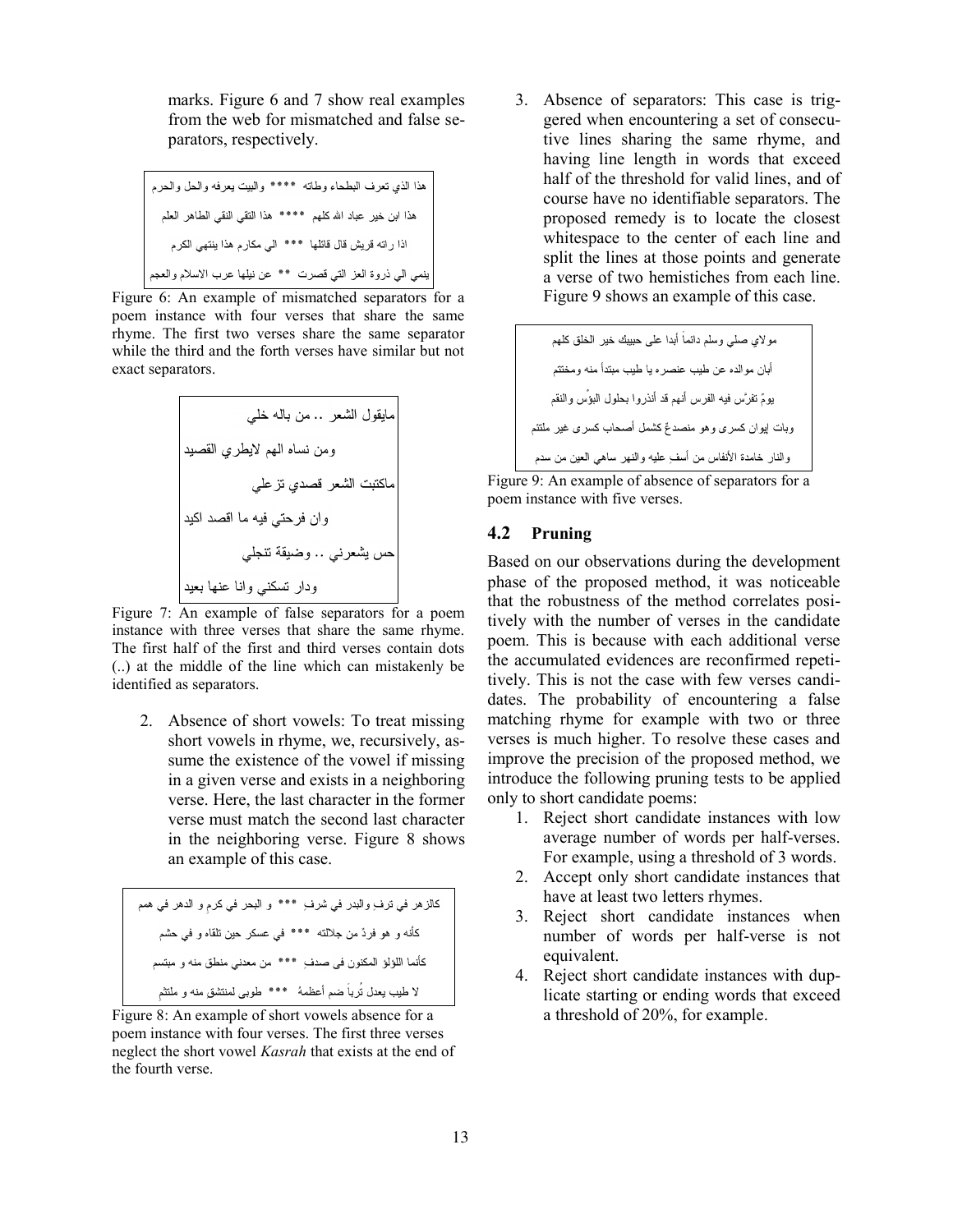#### **4.3 Evaluation Measure**

To evaluate the proposed method, we applied the F-measure (Swets, 1969) based on the precision and recall measures. Precision, as shown in Equation 1, is calculated by dividing the total number of the correct lines produced by the method over the total number of lines in the output. Given that our method processes the input data and generates output as half-verse per line. Recall, as shown in Equation 2, is computed similarly except that we divide over the model total number of correct lines. The model resembles the prefect solution for such input data.

| Precision     |  |  | System Total Number of Correct Lines<br>System Total Number of Lines |  | (1) |
|---------------|--|--|----------------------------------------------------------------------|--|-----|
| Recall<br>$=$ |  |  | System Total Number of Correct Lines                                 |  | (2) |
|               |  |  | Model Total Number of Correct Lines                                  |  |     |

### **5 Experiment**

#### **5.1 Dataset**

l

During the development phase of the method, we used several development datasets utilizing data drawn from the web. For evaluation purposes, we assembled a dataset using text from hundred randomly selected HTML web-pages. The set contains 50 HTML pages with classical Arabic poem instances (positive set) and 50 pages without poem instances (negative set). To select the positive set, we randomly chose 5 poets and searched Google and selected the first 10 pages that contain poem instances for each poet. The negative set was similarly chosen by selecting the first 50 pages that contain no poem instances for an arbitrary query. Text from the selected web-pages was converted to plain text using the Apache Tika toolkit<sup>3</sup> and saved in a single large text file. This resulted in a text file that contains about 23K non-empty lines including 161 classical Arabic poem instances having 4,740 half-verses.

### **5.2 Result**

The poem dataset was used to evaluate the proposed poem recognition method. Figure 10 shows the results using five different pruning levels. The levels indicate the minimum number of verses for the pruning tests to be applied. Level 0 shows the performance without applying any of the pruning tests. The remaining levels show the results when the pruning is applied on candidates with at most two, three, and four verses, respectively. Level 4\* is similar to Level 4 but here the fourth pruning test (duplicate words test) is applied on every candidate instance instead of only candidates with at most four verses.



Figure 10: Evaluation results using five different pruning levels.

### **6 A Prototype Poem Search Engine**

In order to assess the performance of the proposed poem recognition method in a real-life application, a prototype search engine for Arabic poems was implemented $4$ . The search engine was built using the Apache Nutch web crawler and the Solr search engine to provide regular search engine services including crawling, parsing, and indexing. The HTML parsing plug-in in Nutch was extended using the proposed method to be able to recognize Arabic poems. Using this scenario, the search engine was successfully used to crawl a set of websites, identify all poem and non-poem instances, and index poem instances only. Figure 11 shows a snapshot of the search engine website.

l

<sup>3</sup> The Apache Tika toolkit can be downloaded from http://tika.apache.org/

<sup>4</sup> The Arabic poem prototype search engine can be accessed at http://naba.kacst.edu.sa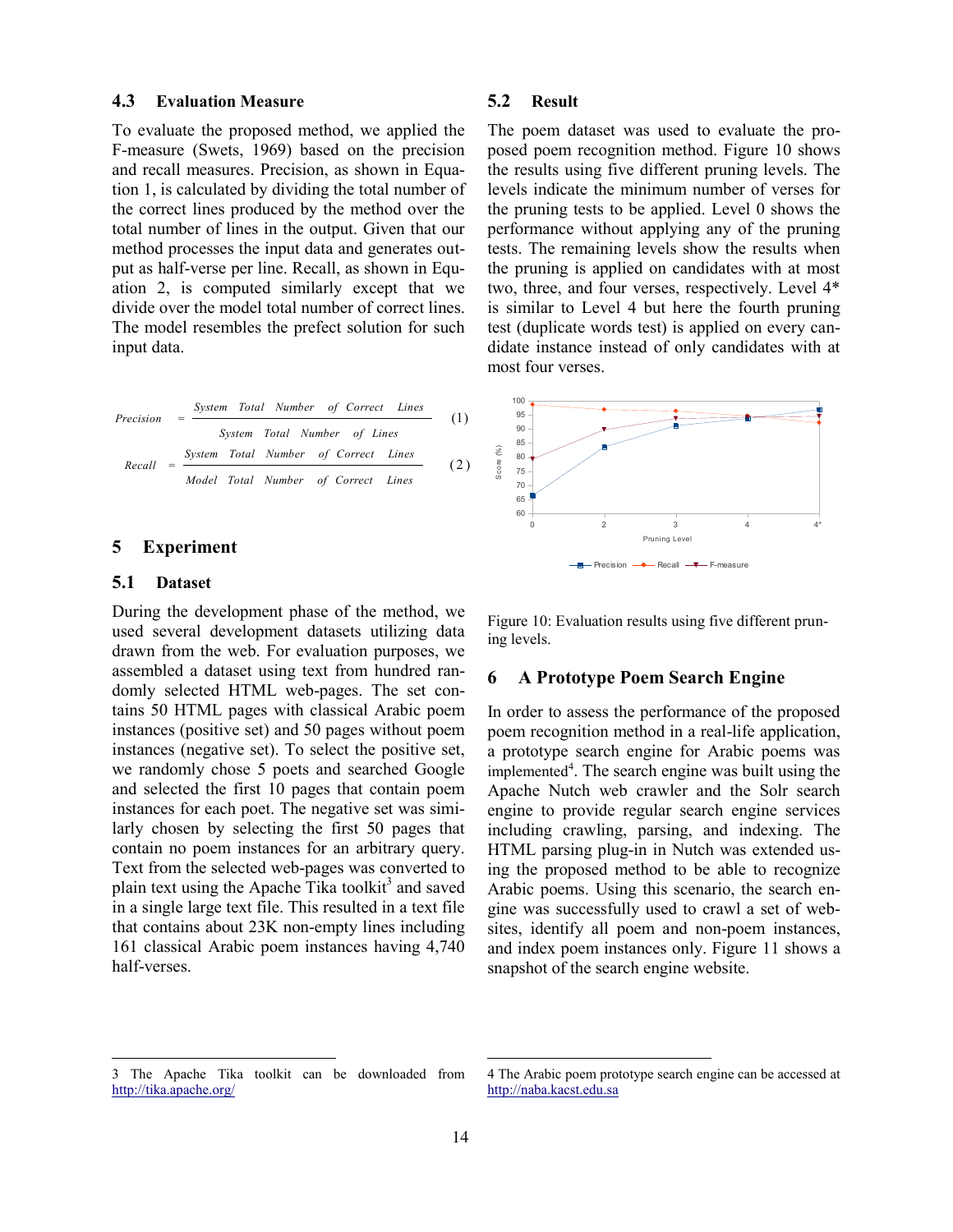

Figure 11: A snapshot of the prototype poem search engine

# **7 Conclusions and Future Work**

In this paper, we proposed a method for classical Arabic poem recognition. The proposed method was able to identify Arabic poems in any unstructured text with a very high accuracy. The method utilizes the common features of classical Arabic poems such as structure, writing style, and rhyme; and employs them in the recognition process. A specialized search engine for classical Arabic poems was implemented as a prototype using the proposed method with promising results. For the future, we plan to enhance the method by introducing the well known meter model for classical Arabic poems. We would also like to extend the coverage of the method to include other types of Arabic poetry, namely contemporary Arabic. For the specialized search engine, we plan to add more features such as providing different search boundaries, for example, within a poem, a verse, or a hemistich. Moreover, we would like to find automatic ways to relate a poem to its poet.

# **Acknowledgments**

The authors would like to thank Waleed Almutairi and Abdulelah Almubarak from KACST for their assistance in implementing the prototype poem search engine.